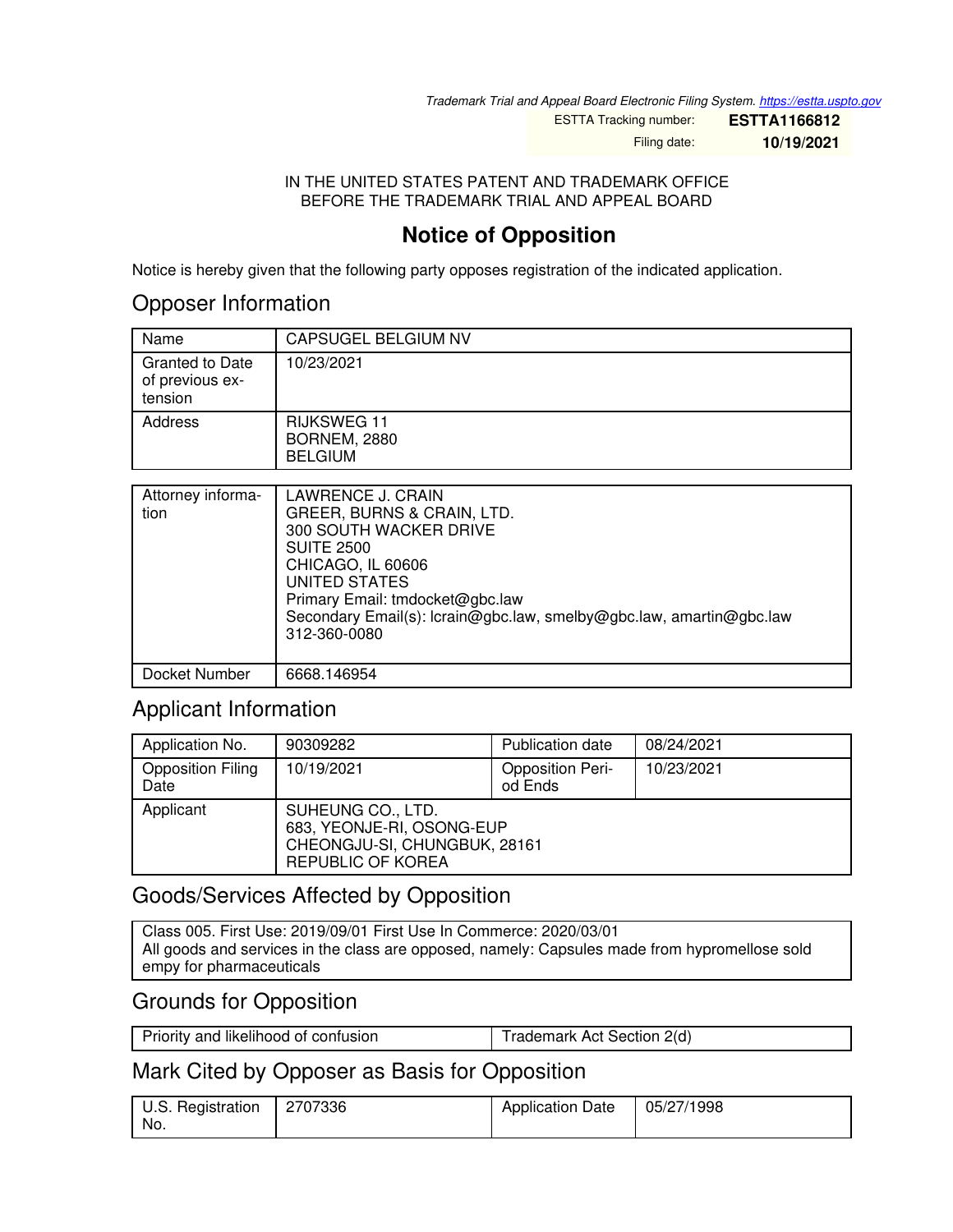| <b>Registration Date</b> | 04/15/2003                                                                                                                                | <b>Foreign Priority</b><br>Date | <b>NONE</b> |
|--------------------------|-------------------------------------------------------------------------------------------------------------------------------------------|---------------------------------|-------------|
| Word Mark                | <b>VCAPS</b>                                                                                                                              |                                 |             |
| Design Mark              |                                                                                                                                           |                                 |             |
| Description of<br>Mark   | <b>NONE</b>                                                                                                                               |                                 |             |
| Goods/Services           | Class 005. First use: First Use: 1997/08/06 First Use In Commerce: 1997/08/06<br>Empty capsules for medicinal and pharmaceutical products |                                 |             |

| Attachments | 146954.EVIDENCE.Notice.of.Opposition.and.Exhibit.1.pdf(104128 bytes) |  |  |
|-------------|----------------------------------------------------------------------|--|--|
|             |                                                                      |  |  |
| Signature   | /Lawrence J. Crain/                                                  |  |  |
| Name        | <b>LAWRENCE J. CRAIN</b>                                             |  |  |
| Date        | 10/19/2021                                                           |  |  |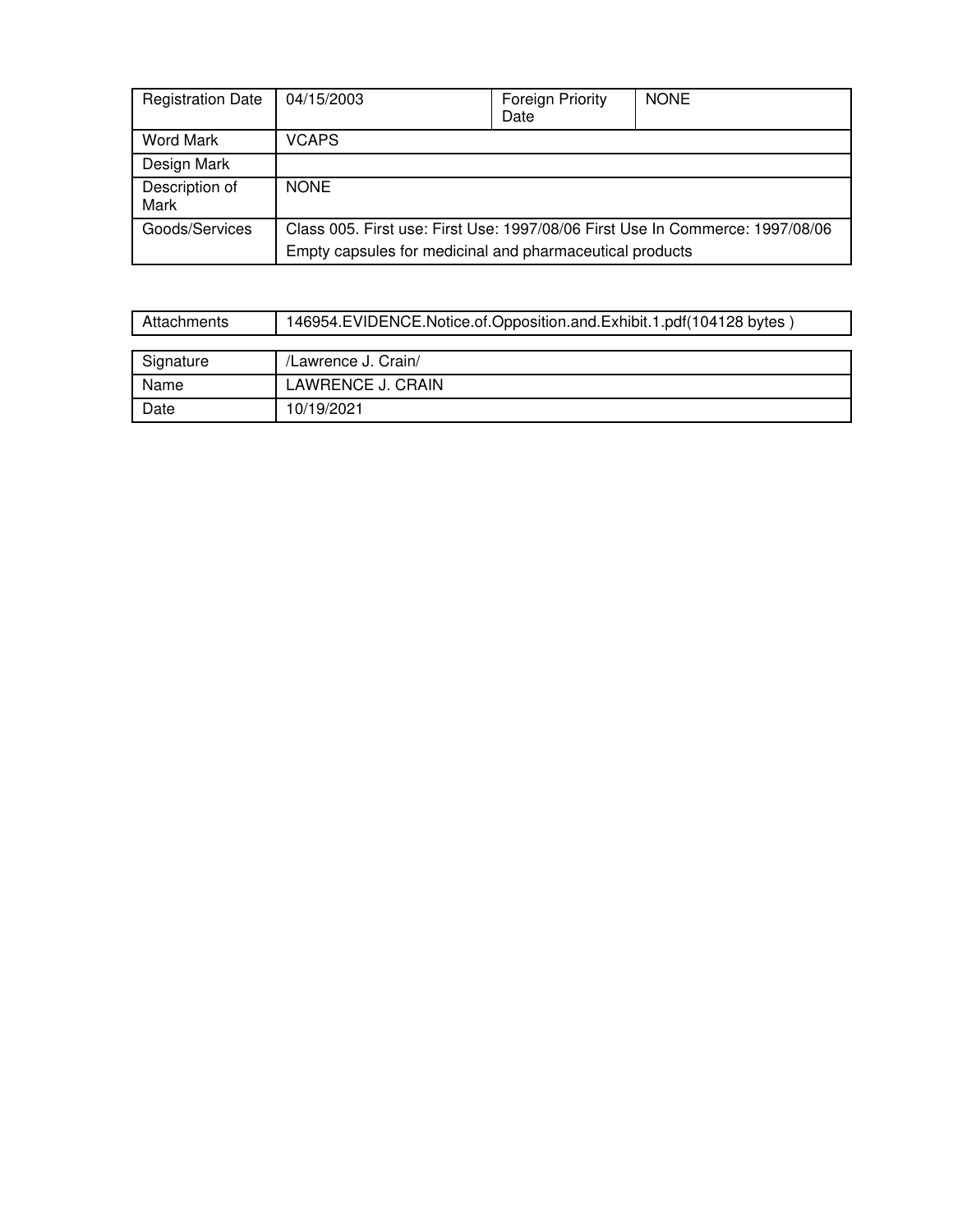### IN THE UNITED STATES PATENT AND TRADEMARK OFFICE BEFORE THE TRADEMARK TRIAL AND APPEAL BOARD

| In the Matter of Application Serial No.: |  |
|------------------------------------------|--|
| 90/309,282                               |  |
| For the mark $-$ VG AP                   |  |
|                                          |  |
|                                          |  |
| <b>CAPSUGEL BELGIUM NV</b>               |  |
|                                          |  |
| Opposer,                                 |  |
| V.                                       |  |
|                                          |  |
| SUHEUNG CO., LTD.                        |  |
|                                          |  |
| Applicant.                               |  |

#### **NOTICE OF OPPOSITION**

Box TTAB Commissioner for Trademarks P.O. Box 1451 Alexandria, VA 22313-1451

Dear Sir:

 The above-identified Opposer believes that it will be damaged by the registration of the above-identified application, and hereby opposes the same.

The grounds for opposition are as follows:

 1. Opposer, CAPSUGEL BELGIUM NV, is a company existing under the laws of Belgium and having a principal place of business at RIJKSWEG 11, BORNEM BELGIUM 2880.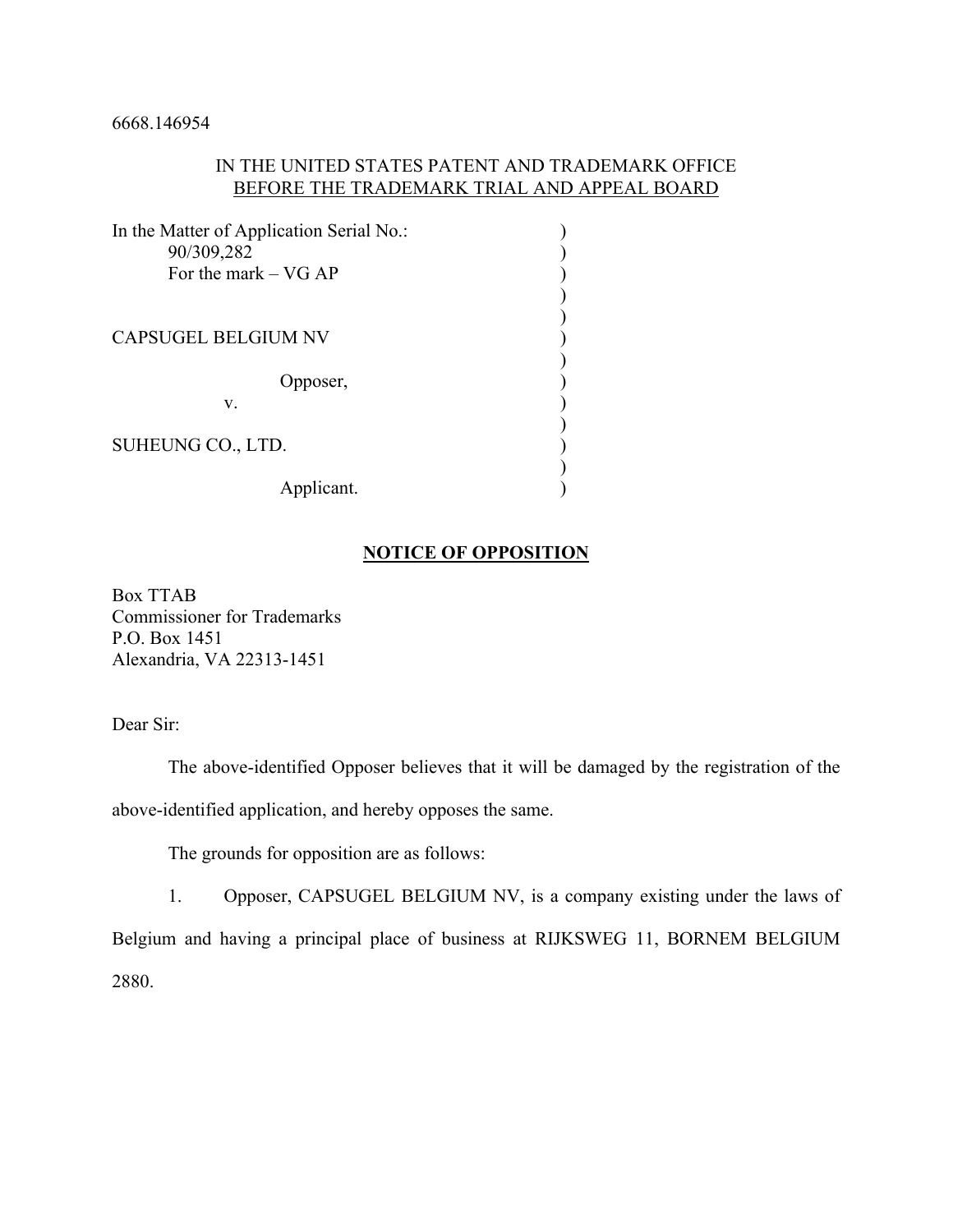2. On information and belief, Applicant, SUHEUNG CO., LTD., is a company existing under the laws of the Republic of Korea and having a principal place of business at 683, Yeonje-ri, Osong-eup, Cheongju-si, Chungbuk KOREA, REPUBLIC OF 28161.

 3. Opposer is the owner of the below U.S. Trademark Registration. True and correct copies of Opposer's registration details are attached as **Exhibit 1**.

| Reg. No. | <b>Reg. Date</b> | Mark         | <b>Goods and Services</b>               |
|----------|------------------|--------------|-----------------------------------------|
| 2707336  | April 15,        | <b>VCAPS</b> | Class 005: Empty capsules for medicinal |
|          | 2003             |              | and pharmaceutical products             |

Opposer's registration is valid and subsisting, owned by Opposer, and is incontestable pursuant to 15 U.S.C. § 1065 (hereinafter, the registration listed in the above chart is referred to as the "VCAPS Mark").

 4. On information and belief, on November 10, 2020, Applicant filed the subject application to register the mark VG AP in Class 5 for "*Capsules made from hypromellose sold empty for pharmaceuticals*" based on use, claiming a date of first use of September 1, 2019 (hereinafter, the subject application is referred to as the "Applicant's Mark").

5. Opposer's rights in its VCAPS Mark are superior to any rights Applicant may have in the opposed Applicant's Mark.

6. On information and belief, Applicant has applied to register its Applicant's Mark on goods that are identical or at least similar to the goods covered by VCAPS Mark.

#### COUNT  $I - Section 2(d)$

 7. Opposer re-alleges paragraphs 1-6 of this Notice of Opposition as set forth herein in full.

 8. Simultaneous use of the VCAPS Mark and Applicant's Mark for their respective goods is likely to cause public confusion, mistake and/or deception in violation of Section 2(d) of

2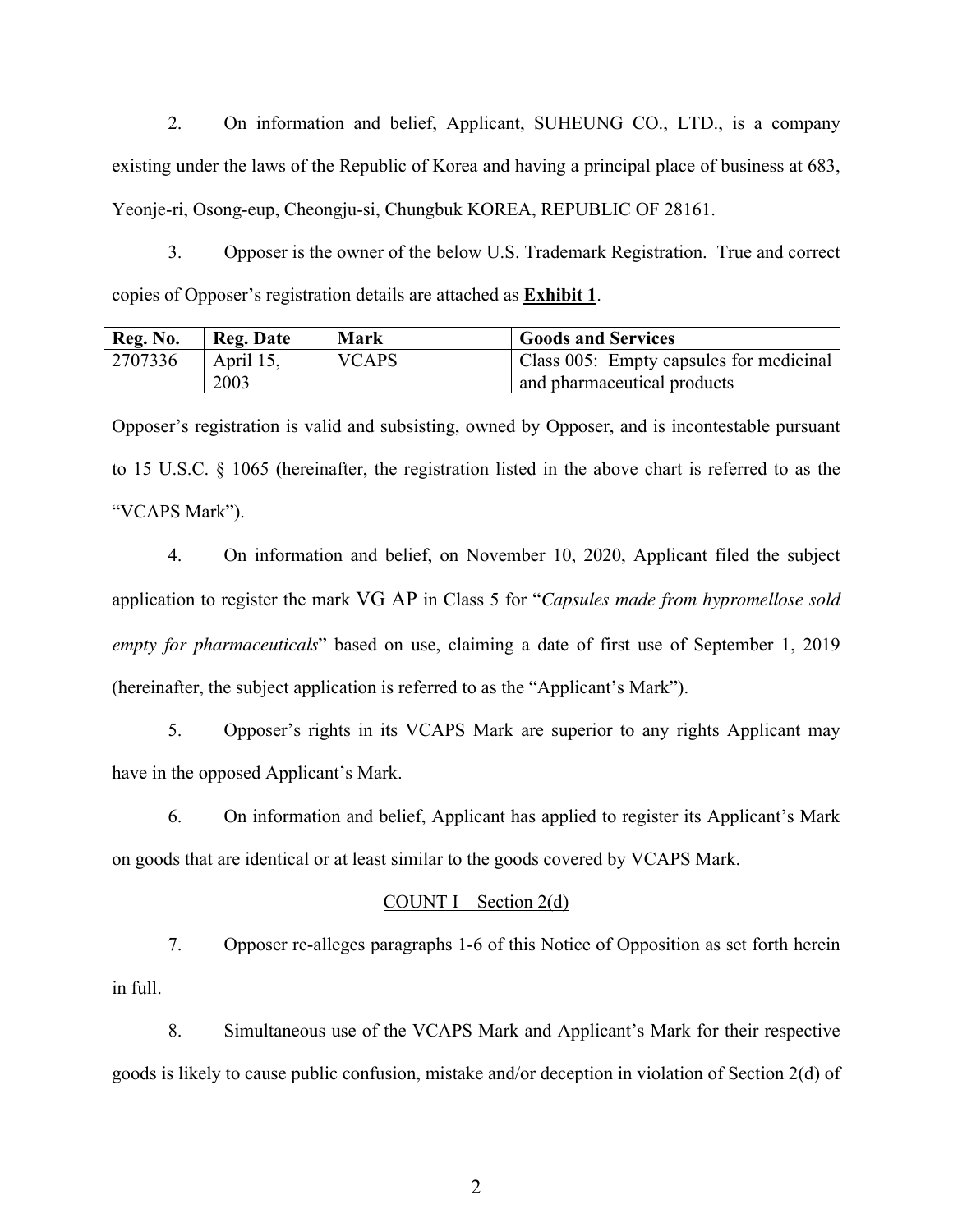the Trademark Act. 15 U.S.C. §1052(d). Applicant's Mark is confusingly similar to Opposer's previously used and registered VCAPS Mark. Applicant's goods covered by the opposed Applicant's Mark are identical, overlapping or at least similar to the goods covered by Opposer's previously used and registered VCAPS Mark, and the conditions surrounding their marketing are such that they could be encountered by the same purchasers under circumstances that use of similar marks would give rise to the mistaken belief that the parties' respective goods come from a common source.

 WHEREFORE, Opposer prays that registration of Applicant's Application No. 90/309,282 for the mark VG AP be refused registration.

The required fee of \$600.00 is enclosed.

Dated: <u>October 19, 2021</u> By<sub>\_/Lawrence J. Crain/</sub> Lawrence J. Crain Allyson M. Martin Attorneys for OPPOSER

Greer, Burns & Crain, Ltd. 300 South Wacker Drive Suite 2500 Chicago, Illinois 60606 Telephone: (312) 360-0080 Facsimile: (312) 360-9315